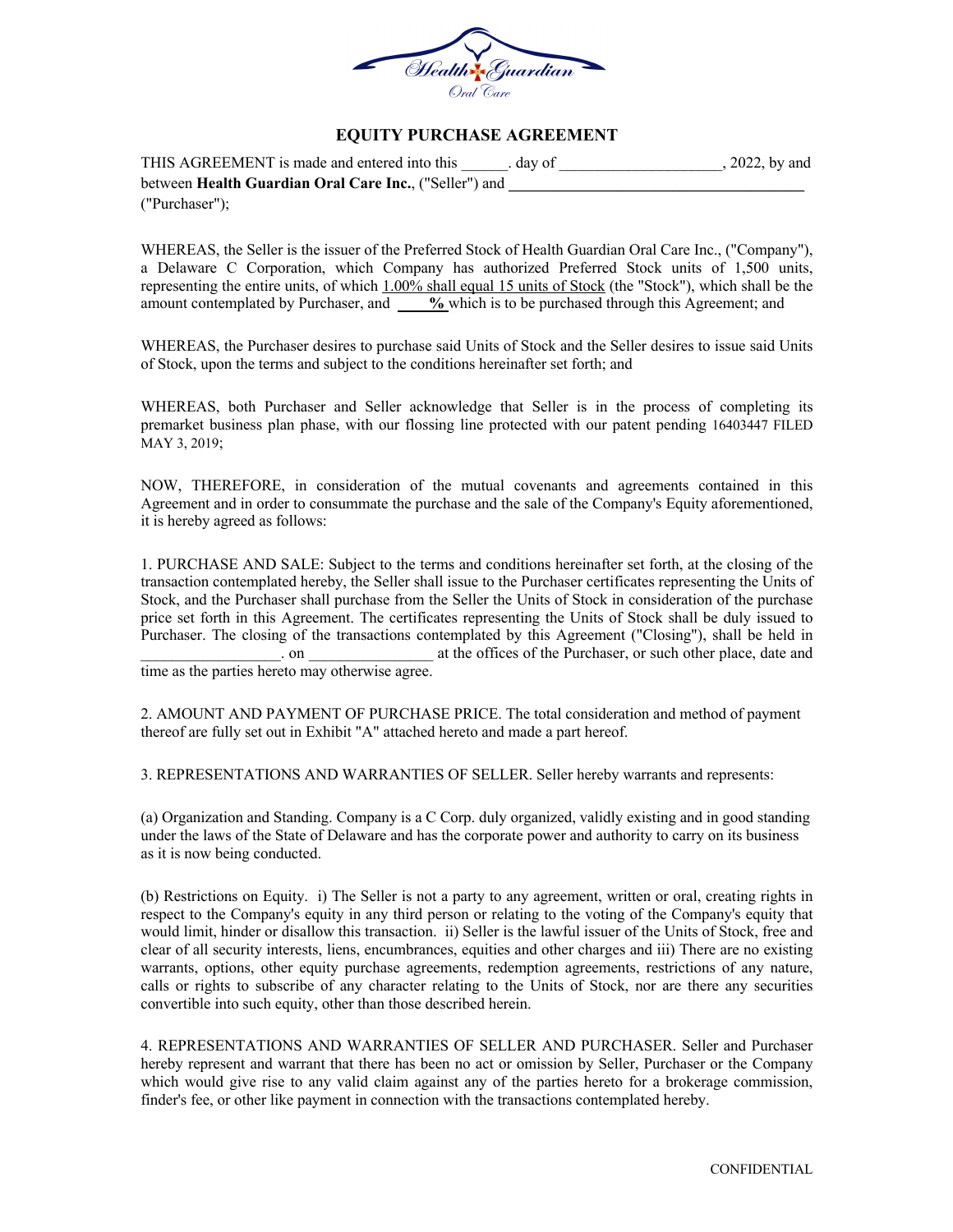

### **EQUITY PURCHASE AGREEMENT**

5. TRANSFER OF UNITS OF STOCK. The parties understand and recognize that Purchaser shall have the right to sell, transfer and assign the units at the discretion of the purchaser provided that such sale, transfer or assignment is approved by the Board of Directors of Seller to ensure no conflicts exist in the process and that adequate sales, transference and/or assignment practices are followed.

6. GENERAL PROVISIONS (a) Entire Agreement. This Agreement (including the exhibits hereto and any written amendments hereof executed by the parties) constitutes the entire Agreement and supersedes all prior agreements and understandings, oral and written, between the parties hereto with respect to the subject matter hereof.

(b) Sections and Other Headings. The section and other headings contained in this Agreement are for reference purposes only and shall not affect the meaning or interpretation of this Agreement.

(c) Governing Law. This Agreement and all transactions contemplated hereby, shall be governed by, construed and enforced in accordance with the laws of the State of Delaware. The parties herein waive trial by jury and agree to submit to the personal jurisdiction and venue of a court of subject matter jurisdiction in the State of Delaware. In the event that litigation results from or arises out of this Agreement or the performance thereof, the parties agree to reimburse the prevailing party's reasonable attorney's fees, court costs, and all other expenses, whether or not taxable by the court as costs, in addition to any other relief to which the prevailing party may be entitled.

IN WITNESS WHEREOF, this Agreement has been executed by each of the individual parties hereto on the date first above written.

Signed, sealed and delivered in the presence of:

 $\mathbf{B} \mathbf{y}$ :

Individually

 $\mathbf{By:}$ 

Michael Bauman

Founder & CEO, **Health Guardian Oral Care, Inc.**